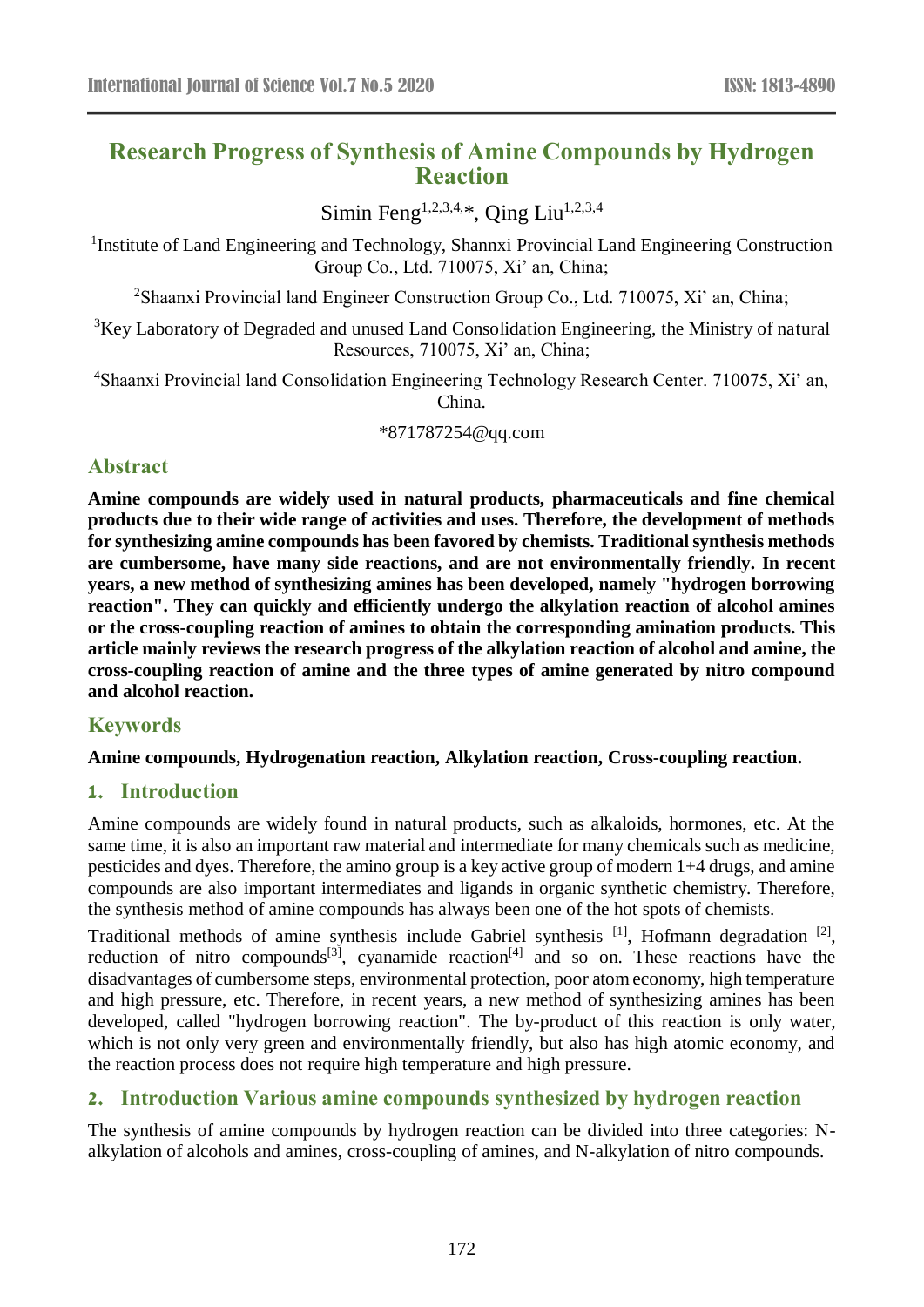#### **2.1 N-alkylation of alcohol and amine**

N-heterocyclic carbene has been a versatile and widely used ligand in transition metal catalyzed reactions in the past few years. The catalytic system combining iridium catalyst and carbene ligand has high activity in homogeneous catalytic reaction, which inspired us to find more convenient and highly active iridium catalyst and NHC ligand for N-alkylation of alcohol reaction.

In 2013, Jia-qi Li<sup>[5]</sup>research group discovered a highly active bidentate iridium NHC-phosphine complex catalyst, which can catalyze the N-alkylation of aromatic amines and primary alcohols under mild conditions. Some reactions can even be carried out without solvent. The reaction converts various aromatic amines into corresponding secondary amines in a high yield range, and cyclized amino alcohols can also successfully produce indole and tetrahydroquinoline, which is the first case at room temperature N-alkylation of alcohol(**Figure 1**).

$$
R^{\nwarrow}OH + Ar-NH_2 \xrightarrow{\text{Irr}} R^{\nwarrow} N^{\nwarrow}H
$$

#### **Figure 1** N-alkylation of aromatic amines and primary alcohols

Sulfonamides are widely used as antibacterial drugs, hypoglycemic agents and HIV protease inhibitors <sup>[6]</sup>. Traditional reactions to synthesize sulfonamides will generate many equivalents of harmful by-products. In recent years, the synthesis of sulfonamides by the hydrogen reaction of alcohols and amines is a good method, because it essentially produces water as a by-product, the method is highly available, easy to operate, and cost Low cost and low toxicity.Matthias Beller's<sup>[7]</sup> research group also reported a Cu-catalyzed reaction of alcohols and sulfonamides (**Figure 2**). This reaction can be carried out in air, and has high efficiency of atom economy and good production rate. The resulting product is a very useful intermediate for medicine and pesticides.

$$
R^{1} - S^{1} - NH_{2} + R^{2} \rightarrow OH \xrightarrow{\text{Cu(OAc)}_{2}/K_{2}CO_{3} \rightarrow R^{1} \rightarrow N \rightarrow R^{2} + H_{2}O
$$
\n
$$
R^{1} \rightarrow R^{2} \rightarrow R^{1} \rightarrow N \rightarrow R^{2} + H_{2}O
$$
\n
$$
R^{1} \rightarrow R^{2} = alkyl, \text{ ary}
$$

**Figure 2** Cu-catalyzed reaction of alcohols and sulfonamides

#### **2.2 Cross coupling reaction of amine**

Aromatic amine compounds have played a prominent role as biologically active compounds and industrial chemicals [8]. The development of new and efficient methods for synthesizing amines has attracted great interest. In 2007 Matthias Beller<sup>[9]</sup> reported the first case of arylation of aliphatic amines and anilines. They used Shvo catalyst to catalyze the synthesis of corresponding aromatic compounds with high yields of various functionalized aniline compounds and fatty amine compounds. Amine (**Figure 3**). This reaction does not use bases and salts, which can be a good substitute for known methods to synthesize aniline and its derivatives.

$$
Ru
$$
\n
$$
H_2N \times H_2 \longrightarrow H_1
$$
\n
$$
H_2N \times H_2 \longrightarrow H_3
$$
\n
$$
-NH_3
$$
\n
$$
-NH_3
$$

#### **Figure 3** The arylation of aliphatic amine and aniline

Based on the relevance of biodiversity and pharmaceuticals, academic and industrial researchers are motivated to find new and improved methods for synthesizing amine derivatives. Matthias Beller's group is based on the interest in the use of salt-free synthesis of alkylamines by hydrogen reaction, and found that aromatic amines and alkylamines can synthesize N-alkyl-arylamine products in high yield. Therefore, they reported the first case of the selective synthesis of the coupling product of aromatic amines and cyclized alkylamines (such as pyrrolidine) <sup>[10]</sup>. It is interesting to note that this new type of catalytic conversion reaction involves the breaking and formation of three C-N bonds.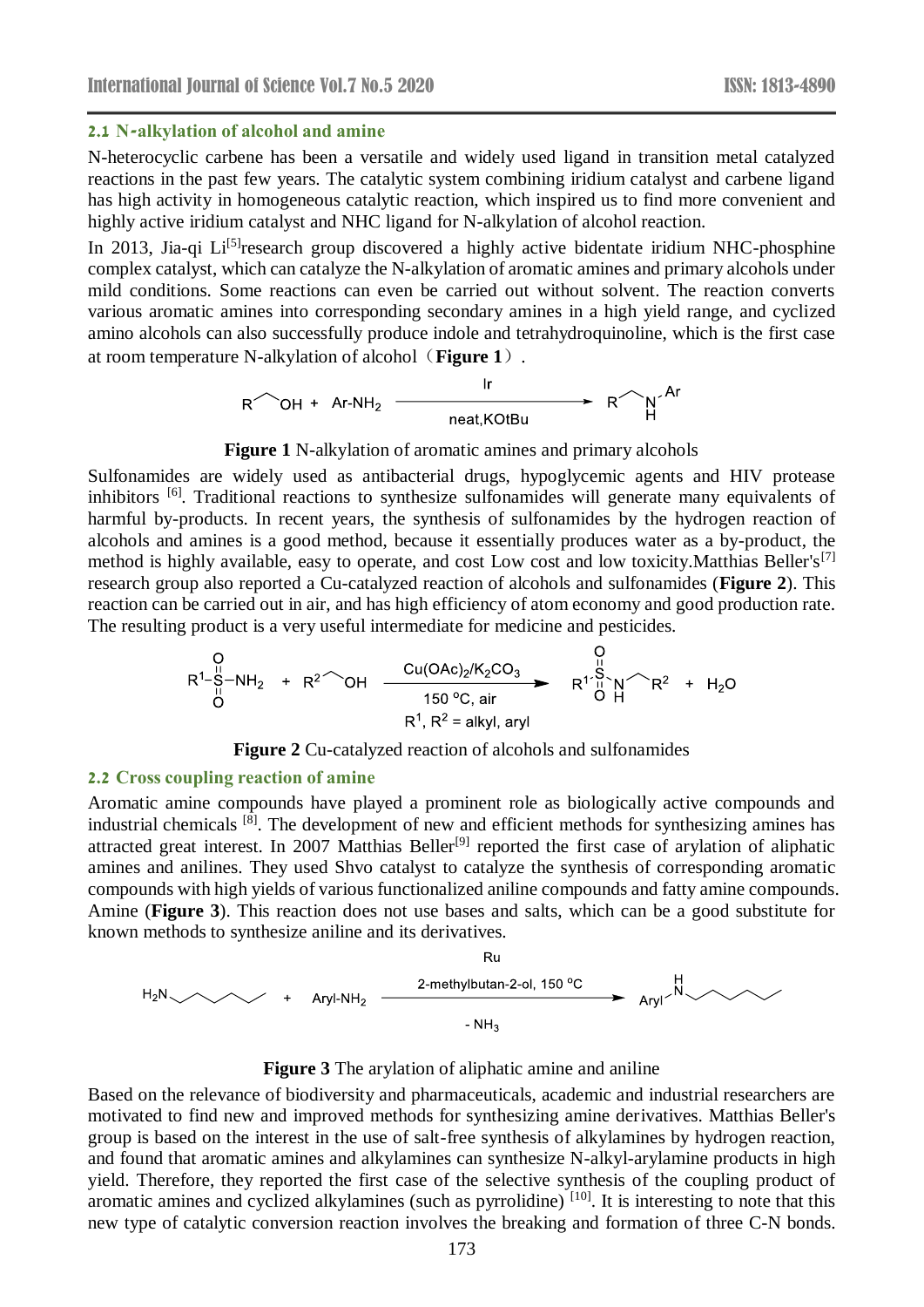Matthias Beller's group used 1 mol% of Shvo catalyst to synthesize N-alkylation products of aromatic amines and cyclized alkylamines. Compound (**Figure 4**).

$$
R\begin{matrix}N+ \\ N\end{matrix} + H_2N \begin{matrix}R & 1 \text{ mol% Shvo} \\ \hline & 1 \text{ mol% Shvo} \\ \hline & 1 \text{ M} \end{matrix} \begin{matrix}R \\ N \end{matrix} \begin{matrix}N\\ N \end{matrix} \begin{matrix}N\\ N \end{matrix} \begin{matrix}N\\ N \end{matrix} \begin{matrix}N\\ N \end{matrix} \begin{matrix}N\\ N \end{matrix} \begin{matrix}N\\ N \end{matrix} \begin{matrix}N\\ N \end{matrix} \begin{matrix}N\\ N \end{matrix} \begin{matrix}N\\ N \end{matrix} \begin{matrix}N\\ N \end{matrix} \begin{matrix}N\\ N \end{matrix} \begin{matrix}N\\ N \end{matrix} \begin{matrix}N\\ N \end{matrix} \begin{matrix}N\\ N \end{matrix} \begin{matrix}N\\ N \end{matrix} \begin{matrix}N\\ N \end{matrix} \begin{matrix}N\\ N \end{matrix} \begin{matrix}N\\ N \end{matrix} \begin{matrix}N\\ N \end{matrix} \begin{matrix}N\\ N \end{matrix} \begin{matrix}N\\ N \end{matrix} \begin{matrix}N\\ N \end{matrix} \begin{matrix}N\\ N \end{matrix} \begin{matrix}N\\ N \end{matrix} \begin{matrix}N\\ N \end{matrix} \begin{matrix}N\\ N \end{matrix} \begin{matrix}N\\ N \end{matrix} \begin{matrix}N\\ N \end{matrix} \begin{matrix}N\\ N \end{matrix} \begin{matrix}N\\ N \end{matrix} \begin{matrix}N\\ N \end{matrix} \begin{matrix}N\\ N \end{matrix} \begin{matrix}N\\ N \end{matrix} \begin{matrix}N\\ N \end{matrix} \begin{matrix}N\\ N \end{matrix} \begin{matrix}N\\ N \end{matrix} \begin{matrix}N\\ N \end{matrix} \begin{matrix}N\\ N \end{matrix} \begin{matrix}N\\ N \end{matrix} \begin{matrix}N\\ N \end{matrix} \begin{matrix}N\\ N \end{matrix} \begin{matrix}N\\ N \end{matrix} \begin{matrix}N\\ N \end{matrix} \begin{matrix}N\\ N \end{matrix} \begin{matrix}N\\ N \end{matrix} \begin{matrix}N\\ N \end{matrix} \begin{matrix}N\\ N \end{matrix} \begin{matrix}N\\ N \end{matrix} \begin{matrix}N\\ N \end{matrix} \begin{matrix}N\\ N \end{matrix} \begin{matrix}N\\ N \end{matrix} \begin{matrix}N\\ N \end{matrix} \
$$

**Figure 4** Synthesis of aromatic amine and alkylamine N-alkyl-arylamine

#### **2.3 N-alkylation of nitro compounds**

The reaction of directly synthesizing target molecules from the starting materials in one pot in series can simplify the separation step, reduce the use of reagents and increase the yield. In order to meet the needs of the environment, some new catalyzed series reactions have been developed in recent years <sup>[11]</sup>. Nitroaromatics and alcohols are both cheap and readily available organic compounds, and both can directly undergo amination reactions. In 2011, Shiuh-Tzung Liu<sup>[12]</sup> on the basis of the predecessors, reported a phosphine-amine divalent ruthenium complex catalyzed synthesis of secondary amines from alcohols and nitroaromatics (**Figure 5**). This method has universal applicability, high yield and significant selectivity to various nitroaromatic hydrocarbons and alcohols.



**Figure 5** Reaction of alcohol and nitroaromatic

In 2013, the Feng Shi<sup>[13]</sup> research group reported a RuCl<sub>3</sub> as a catalyst, PPh<sub>3</sub> as a ligand, K<sub>2</sub>CO<sub>3</sub> as a base, glycerol as a hydrogen source, nitrobenzene and alcohol in TFMB solvent, 130 °C, under argon atmosphere, Reaction 24h Synthesis of N-substituted amine (**Figure 6**). This reaction uses glycerin as a hydrogen source. Starting from the equivalent amounts of nitrobenzene compounds and alcohols, one-pot synthesis of mono- and di-substituted amine products is performed, and the reaction yield is also very high. This is the first controlled and selective synthesis of mono- and di-substituted amine products starting from nitrobenzene, and does not require the addition of excess alcohol as a reducing agent. This is an economical and clean one-pot synthesis of amine compounds starting from nitrobenzene. This means that biomass feedstock may be a potential source of hydrogen, and if ideal, this biomass feedstock can be used directly as a reducing agent in the synthesis of fine chemicals without the need for thermal cracking.



**Figure 6** One-pot synthesis of amine compounds from nitrobenzene

### **3. Summary**

Since amine compounds play an important role in biology, medicine, and fine chemicals, it is of great significance to develop a multifunctional and efficient method for synthesizing amines. Through the above literature review, we can find that the transition metal-catalyzed hydrogen borrowing reaction is a new and efficient method for synthesizing amines. In this paper, the progress of research on the synthesis of amines by hydrogen reaction is summarized by introducing the alkylation reaction of alcohol and amine, the cross-coupling reaction of amine, and the three kinds of amine compound and alcohol reaction by hydrogen reaction.